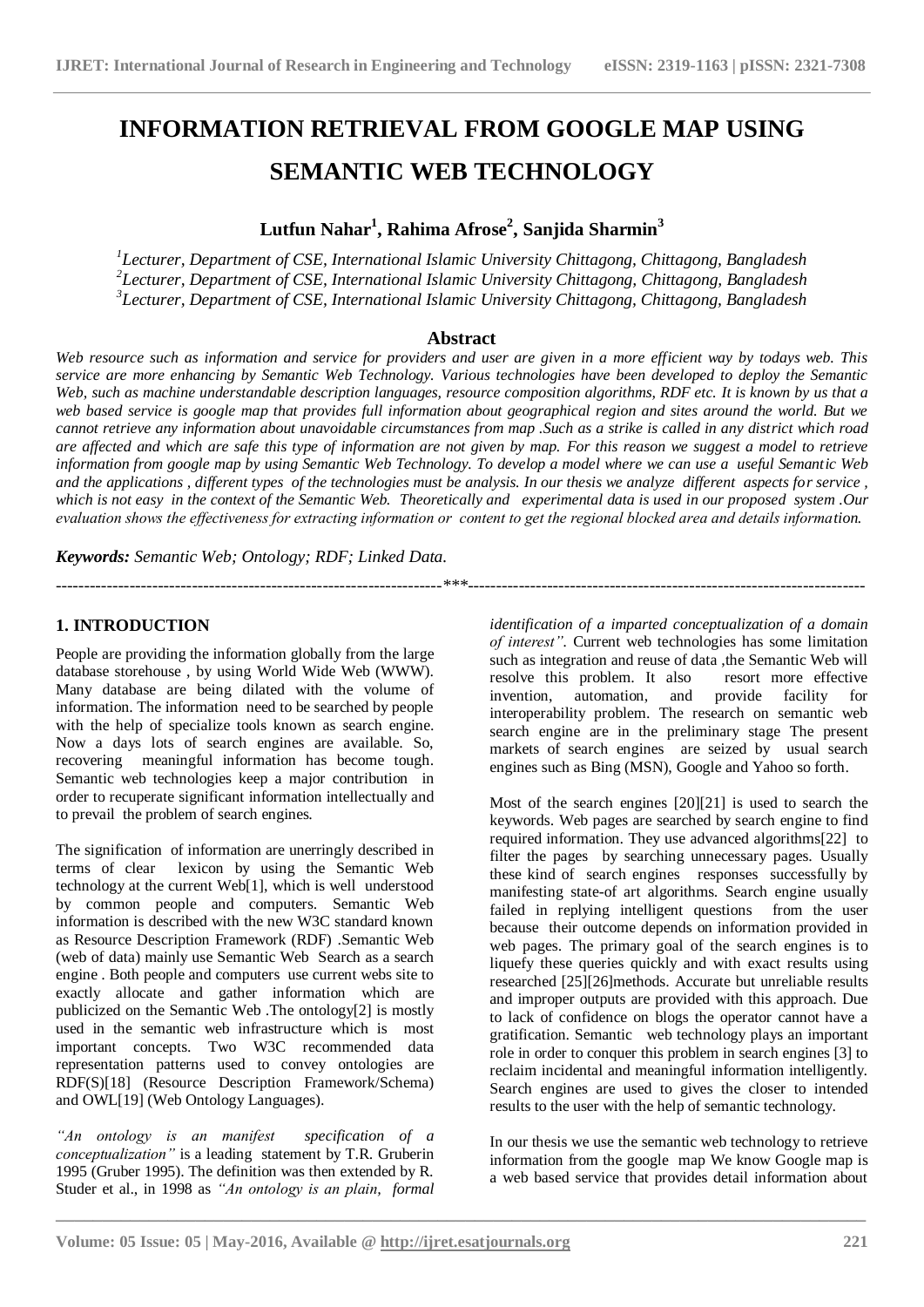geographical region and sites around the world. Google map offers satellite views of many place. But it did not give any information about block area(place) or restricted zone due an unavoidable circumstance. The main focus of our thesis is to find out the blocked road due to the strike. District data is a domain that needs to create machine understandable. Our target is to Integrate the district data and a machine understandable Linked Data[16][17] using semantic knowledge.

The paper is designed as follows: Section one gives the introduction and section two ,three, four and five provides research motivation, literature review, proposed system and results and discussion respectively and finally section six provides the conclusion and future work..

#### **2. RESEARCH MOTIVATION**

Strike is a common phenomenon for Bangladesh. When strike or hartal are called by a party in a district the road within the district and also road that are directly connected to this district are blocked. This information can not be retrieve from google map(which road will be used and which not).

The main motivation of this thesis is to show the blocked road accurately and then forecasting blocked area more accurately than other methods. The key challenges of this research are to avoid the block road and to use the alternate solution. However, this paper proposes a technology to find out the block area.

#### **3. LITERATURE REVIEW**

By comparing with existing technology we find there are many challenges in searching information on the web for information retrieval. Due to the variation in search process and indexing different search results can be found from different search engine. After manipulating the keywords Google, Yahoo, and Bing are used to deal the searching. Search results are provided on the web page. Recently some researches are found that gives the results by semantics based search engines.

We know that a vas t storehouses of content is current web . That have some limitation such as data are not semantically structure ,so it is very tough to understand the data by the machine that is provided to user. There are some research problems in search engine when the information was distributed in web i.e.

1.An intelligent and meaning full information does not retrieve even all information is available. What is the procedure that a search engine can convert query to file?

2.The searching results are distributed created by search engine by various file that are linked with hyperlink. How such a distributed results could be identified efficiently?

First make an intelligent and meaningful information by using searching technology and ontology, first problem[4][5] will be solve.

The linked search models [6] is used to solve the second problem. Semantic web would require to solve the hard problem like natural sentence understand. The figure that given below are the general semantic web framework.



**Fig -1:** Semantic web framework

#### **3.1 Present Web & Limitations**

The vast global database [15] World Wide Web has some shortcoming and therefore it grows very hard for the machine to understand the data given to the user in the structure of search strings. As a results, ambiguous or partially suspicious result data set are given by the search engines.

The google map also don"t have any Semantic district data. Semantic web is being used to integrate the following difficulties of present web.

- The web data has some infrastructure to represent the information.
- Reason for not having the interconnection of information gives the obscurity of information.
- Automatic information transfer lack age[24]..
- For the weakness of a universal format machines is unable to understand the information that is provided.

The aim of semantic search[23] engine is to searched formed text a like Wikipedia. To give search output based on interpretation match a "meaning-based (semantic) search engine"[7] [8] are take an action, rather than by the vogue of search terms.

By using the semantic search engine first we have to understand the machine the meaningful location or place .In the figure we show many information. That are given in the google map using present web technology such as HTML or XML. But there is no semantic location based data. Our approach is to solve this by using semantic search engine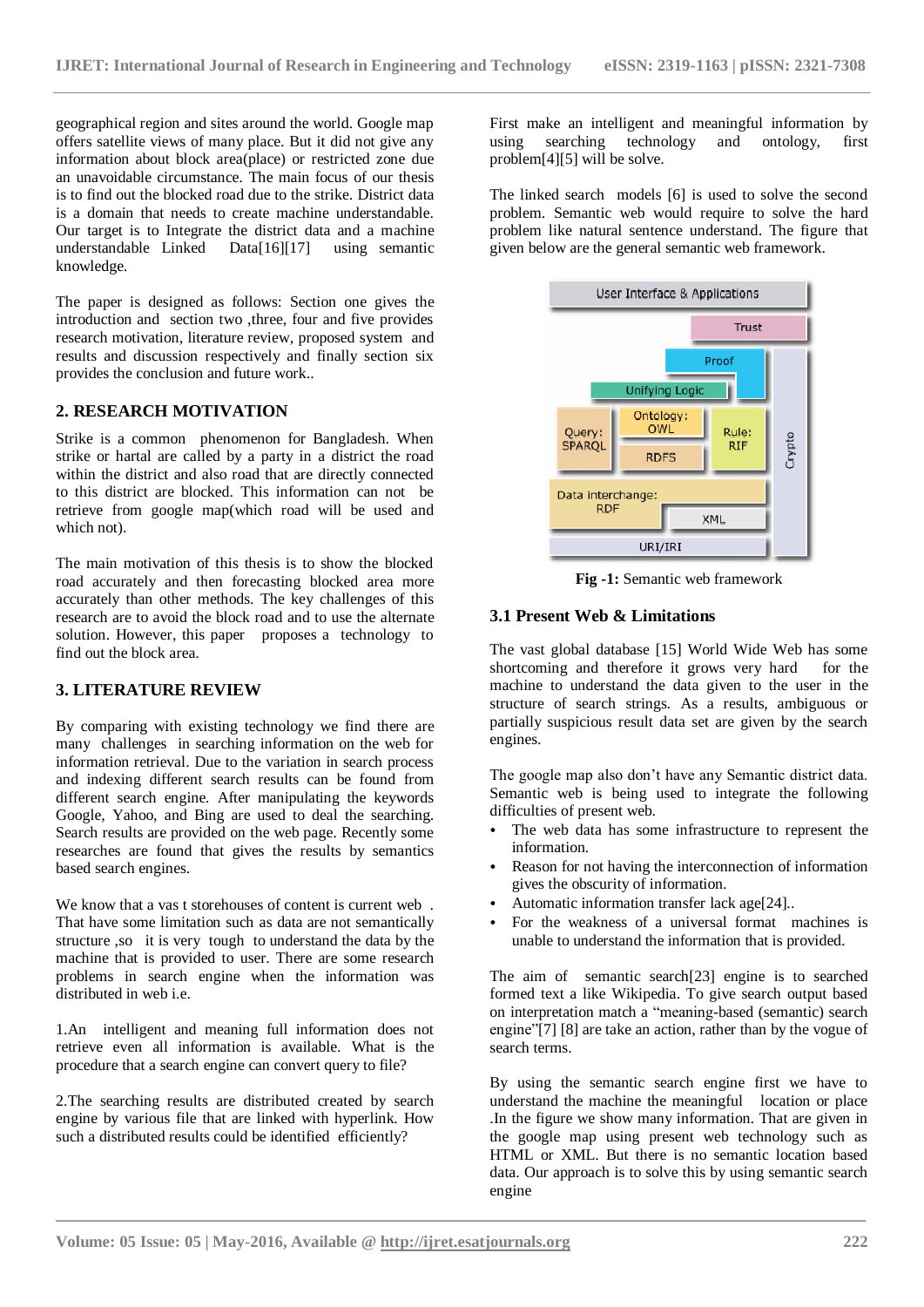

**Fig -2:** Layer of Information Retrieve from Google Map

#### **4. OVERVIEW OF PROPOSED SYSTEM**

Nowadays, various type of search engines are use and implemented for various work and also in many place and the approach that understand these search technique is individual. Our research focus on the combination of inference system and ontology to perform as an intelligent search engine [10]. Presenting demands can be solved by using the technology of search engine and that increase the efficiency of search engine.

Only text is use on the web page to search any content .Our methodology not only use for text but also gives the road information and street view .After finding the street view it also provides the safe and blocked area for any circumstance.

In the google map all information are given in different layer. That are shown in figure 2.Our research area are to choose one layer and retrieve all meaningful information from map to describe the layer semantically. Suppose we choose location. Here the location is different district data or divisional data. First of all find the latitude and longitude of any division to show it in the map as a marker that will a point natation. Then find out all point of this division to show the polygon.

To show the division as a marker and a polygon all point, latitude and longitude are to be trained to the machine. The whole information is given by RDF for machine understandable. RDF (Resource Description Framework) is represented as a number of triples consisting subject, predicate, and object. A format for storing and transmitting data is called triple.

After making the triple [13[14]]it is feed to the machine and the meaningful information are retrieve from map. In our research we show how from the divisional or district data (block road) area information can be retrieve. Figure 3 depict an overall structure of our research methodology.



**Fig -3:** Proposed method

**\_\_\_\_\_\_\_\_\_\_\_\_\_\_\_\_\_\_\_\_\_\_\_\_\_\_\_\_\_\_\_\_\_\_\_\_\_\_\_\_\_\_\_\_\_\_\_\_\_\_\_\_\_\_\_\_\_\_\_\_\_\_\_\_\_\_\_\_\_\_\_\_\_\_\_\_\_\_\_\_\_\_\_\_\_\_\_**

#### **4.1 Proposed Methodology**

The working procedure are summarize here for a divisional data.

- 1. Finding all point for a division to show it as a polygon.
- 2. Finding the latitude and longitude to show it as a marker shown in figure 4.



**Fig-4:** Location Data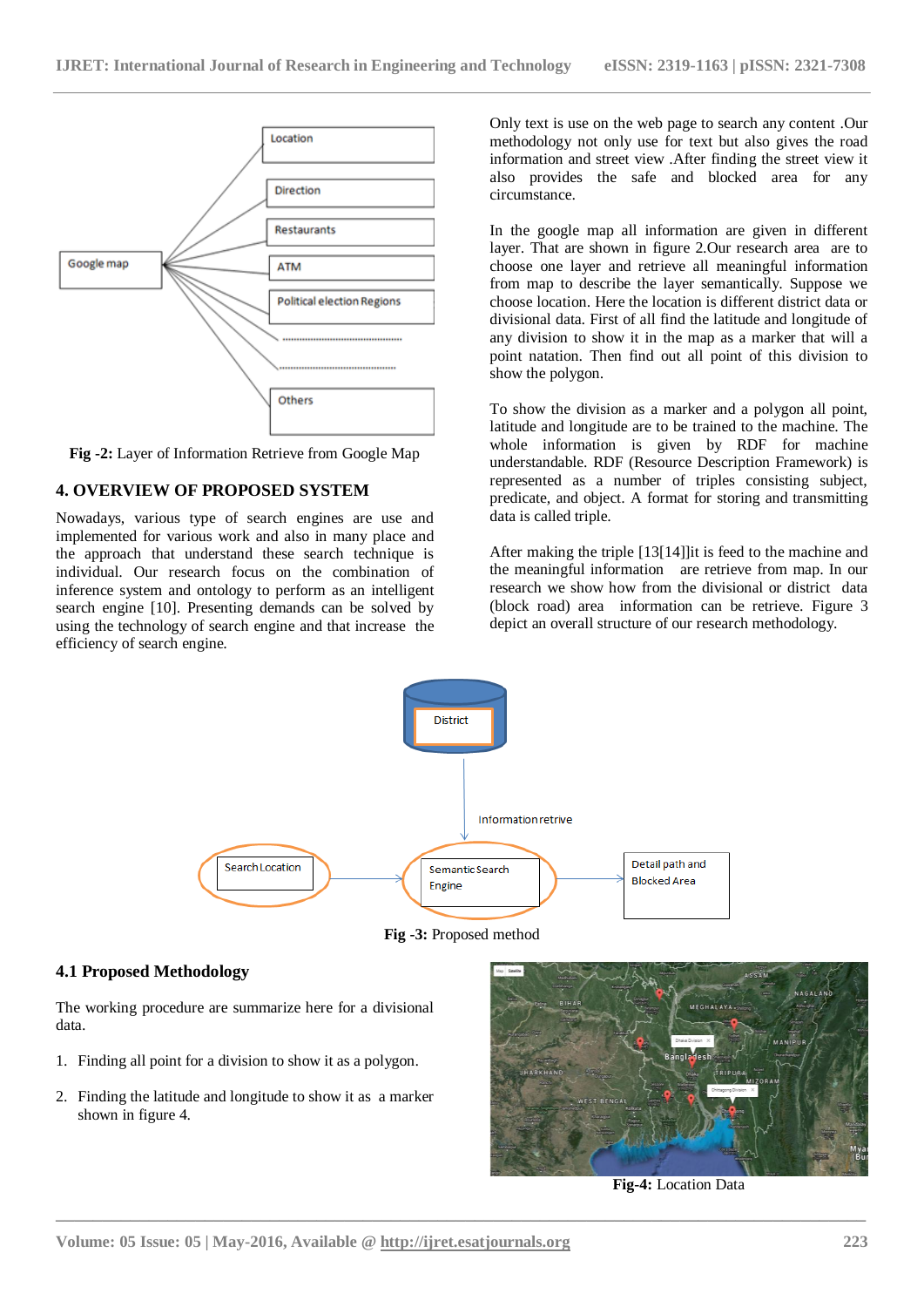- 3. Findout all district for a division. If we consider for Dhaka division show all 17 district by latitude and longitude.
- 4. Collect all information about a division which district are directly connected with which district in a division .It is most important because our research area focus on which district or district road are affected due to the strike on another district. We know if one district called strike the another district that are directly connected via street road

obviously affected. All transport will be stopped on this road and the adjacent area or road will be blocked .Our researches focus to show the blocked area due to strike or any unavoidable circumstance.

5. Find an adjacent matrices to find out the region that are blocked. Some text type data are given to find out the adjacent matrices.

|          |           | ৰুটের বর্ণনা                                                                | স ও জ<br>হতে প্ৰাণ্ড<br>দূৰত্<br>(কিঃমিঃ) | ৰাস ভাড়া                                                                           |                         |                                       | মিনিবাস ভাড়া                                                                          |                             |                                    | মণ্ডব্য |
|----------|-----------|-----------------------------------------------------------------------------|-------------------------------------------|-------------------------------------------------------------------------------------|-------------------------|---------------------------------------|----------------------------------------------------------------------------------------|-----------------------------|------------------------------------|---------|
| কঃ<br>নং | কট<br>নং  |                                                                             |                                           | প্ৰতি কিঃমিঃ<br>১.৪৫ টাকা<br>হিসাবে (যাত্ৰী<br>আসন, চালক<br>ব্যতীত ৫১<br>বিবেচনায়) | টোল                     | টোলসহ<br>তাড়া<br>(হাযোজ্য<br>$C$ (c) | প্ৰতি কিঃমিঃ<br>১.৪৫ টাকা<br>হিসাবে<br>(যাত্ৰী আসন,<br>চালক ব্যতীত<br>٧o<br>বিবেচনায়) | টোল                         | টোলসহ<br>তাভা<br>(প্ৰযোজ্য<br>(40) |         |
| N        | ৬২        | ঢাকা (গাবতলী)- ফরিদপুর, ভায়া-<br>পাটুরিয়া ।                               | <b>Sob.90</b>                             | 90.00                                                                               | <b>SOFOSOL</b><br>২৬.৪৭ | <b>SbC.CO</b>                         | 90.096                                                                                 | ese÷oo<br>$= 59.56$         | ১৭৬.২২                             |         |
| R        | <b>UO</b> | ঢাকা (গাবতলী)- আলফাডালা, ভায়া-<br>পাটুরিয়া, ফরিদপুর ।                     | ንው                                        | ২২৯.১০                                                                              | ১৩৫০÷৫১=<br>২৬.৪৭       | ২৫৫.৫৭                                | ২২৯.১০                                                                                 | 656÷00<br>$-59.56$          | ২৪৬.২৬                             |         |
| Ø        | ৬8        | ঢাকা (গাবতলী)- মোকসেদপুর, ভায়া-<br>পাটুরিয়া, ফরিদপুর ।                    | ২০৩                                       | ২৯৪.৩৫                                                                              | 3000+03=<br>২৬.৪৭       | ৩২০.৮২                                | ২৯৪.৩৫                                                                                 | ese÷oo<br>$= 59.56$         | 055.65                             |         |
| 8        | <b>VC</b> | ঢাকা (গাবতলী)- বরিশাল, ভায়া-<br>পাটুরিয়া, ফরিদপুর, মাদারীপুর।             | 585                                       | 060.00                                                                              | 3000+03=<br>00.06       | ৩৮১.২৯                                | 06.80                                                                                  | <b>USG+00</b><br>Ξ<br>২০.৫০ | 095,88                             |         |
| ¢        | w         | ঢাকা (গাবতলী)- পটুয়াখালী, ভায়া-<br>পাটুরিয়া, ফরিদপুর, মাদারীপুর, বরিশাল। | ২৭৮                                       | 800.50                                                                              | 3690+05=<br>99.09       | 800.09                                | 800.50                                                                                 | 905÷00<br>Ξ<br>২৫.০৩        | ৪২৮.১৩                             |         |
| Ŵ        | ৬৭        | ঢাকা (গাবতলী)- মাদারীপুর, ভায়া-<br>পাটুরিয়া, ফরিদপুর ।                    | ১৭৭                                       | ২৫৬.৬৫                                                                              | -43-0906<br>২৬.৪৭       | ২৮৩.১২                                | ২৫৬.৬৫                                                                                 | <b>454+00</b><br>Ξ<br>59.56 | ২৭৩.৮৩                             |         |
| 9        | სა        | ঢাকা (গাবতলী)- রাজবাড়ী, ভায়া-<br>পাটুরিয়া, গোয়ালন্দ।                    | <b>Sob</b>                                | 99.996                                                                              | 3000+03=<br>২৬.৪৭       | <b>Sb0.09</b>                         | <b>Sev.vo</b>                                                                          | 694.09<br>Ξ<br>১৭.১৬        | 390.96                             |         |
|          | ۹ο        | ঢাকা (গাবতলী)- যশোর, ভায়া- পাটুরিয়া,<br>ফরিদপুর, ঝিনাইদহ।                 | ২৩২                                       | 000.80                                                                              | $5800 + 65 =$<br>২৮.০৩  | 008.80                                | 000.80                                                                                 | eee÷oo<br>Ξ<br><b>Sb.Co</b> | 06.800                             |         |

**\_\_\_\_\_\_\_\_\_\_\_\_\_\_\_\_\_\_\_\_\_\_\_\_\_\_\_\_\_\_\_\_\_\_\_\_\_\_\_\_\_\_\_\_\_\_\_\_\_\_\_\_\_\_\_\_\_\_\_\_\_\_\_\_\_\_\_\_\_\_\_\_\_\_\_\_\_\_\_\_\_\_\_\_\_\_\_**

6. After finding all district information ,all adjacent matrices for a division create a RDF by triple.

If we want to visit Dhaka to Netrokona then the direction road will be like that.Dhaka-  $\rightarrow$ Joydebpur $\rightarrow$ Baluka $\rightarrow$ Mymensing $\rightarrow$ Netrokona

- Here we will consider only Mymensing and Netrokona because this are district and part of Dhaka division.
- So we can say the adjacent matrix Dhaka  $\rightarrow$ Mymensing =1 Dhaka  $\rightarrow$ Netrokona = 0, Mymensing  $\rightarrow$ Netrokona = 1

And by using this method we can create the adjacentmatrices for the 17 district of Dhaka division.

- 7. A triple example are given here for a division.
- 8. Now feed the triple to the machine to understand and find out the adjacent area.
- 9. Finally if you click on the marker of a district on a division the blocked area can be shown.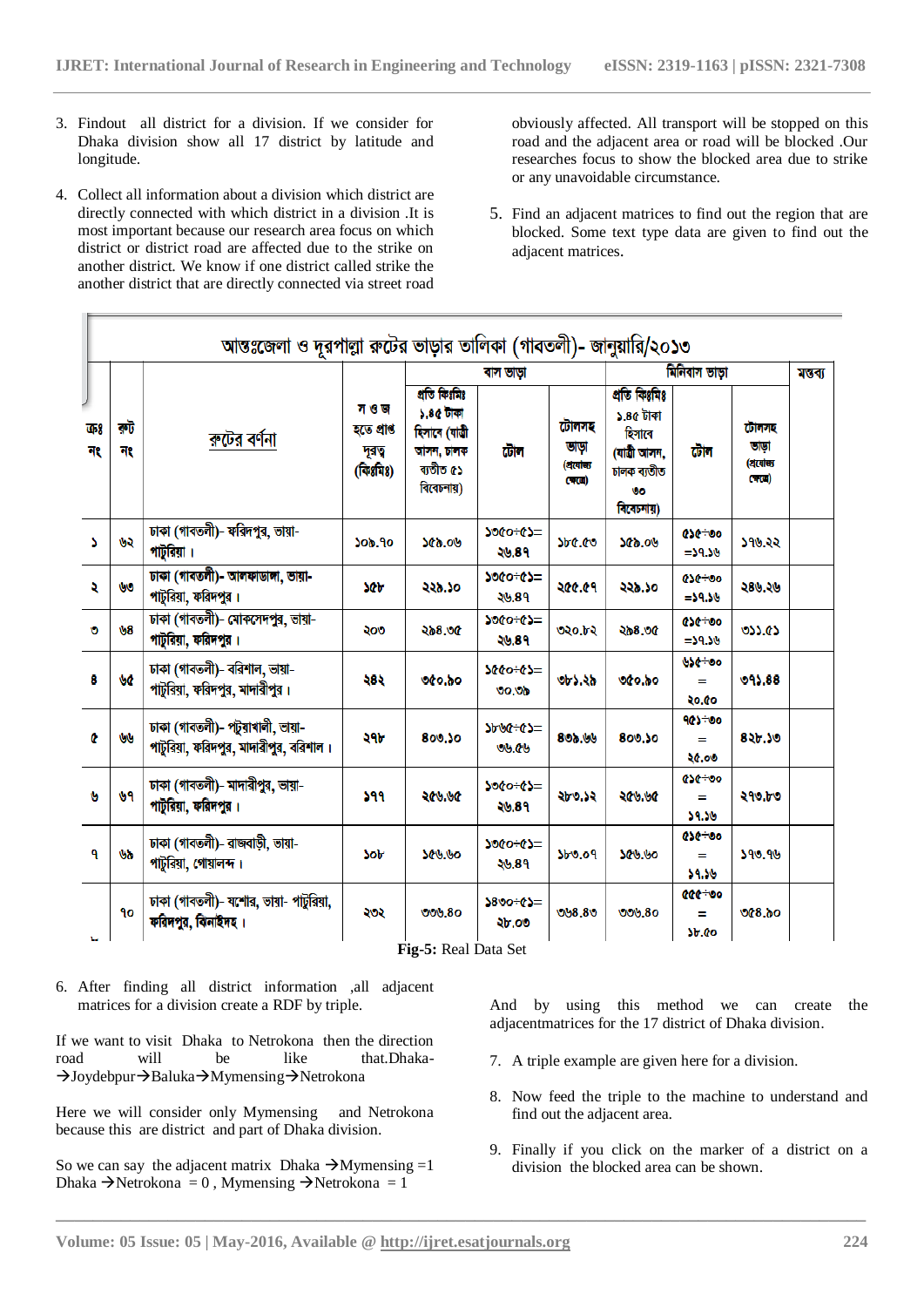

- o Barisal Division
- -
- o Sylhet Division
- 
- 
- 
- 



**\_\_\_\_\_\_\_\_\_\_\_\_\_\_\_\_\_\_\_\_\_\_\_\_\_\_\_\_\_\_\_\_\_\_\_\_\_\_\_\_\_\_\_\_\_\_\_\_\_\_\_\_\_\_\_\_\_\_\_\_\_\_\_\_\_\_\_\_\_\_\_\_\_\_\_\_\_\_\_\_\_\_\_\_\_\_\_**

#### **5. RESULTS AND DISCUSSION**

In our research, we used a real dataset which was collected from BRTA. This data is given real street view in Bangladesh. For making decision about blocked road, we collected real traffic data .First of all we have to convert this data into RDF format .Then feed to the machine so that the machine can understand. Machine Understandable dataset are given in table 3.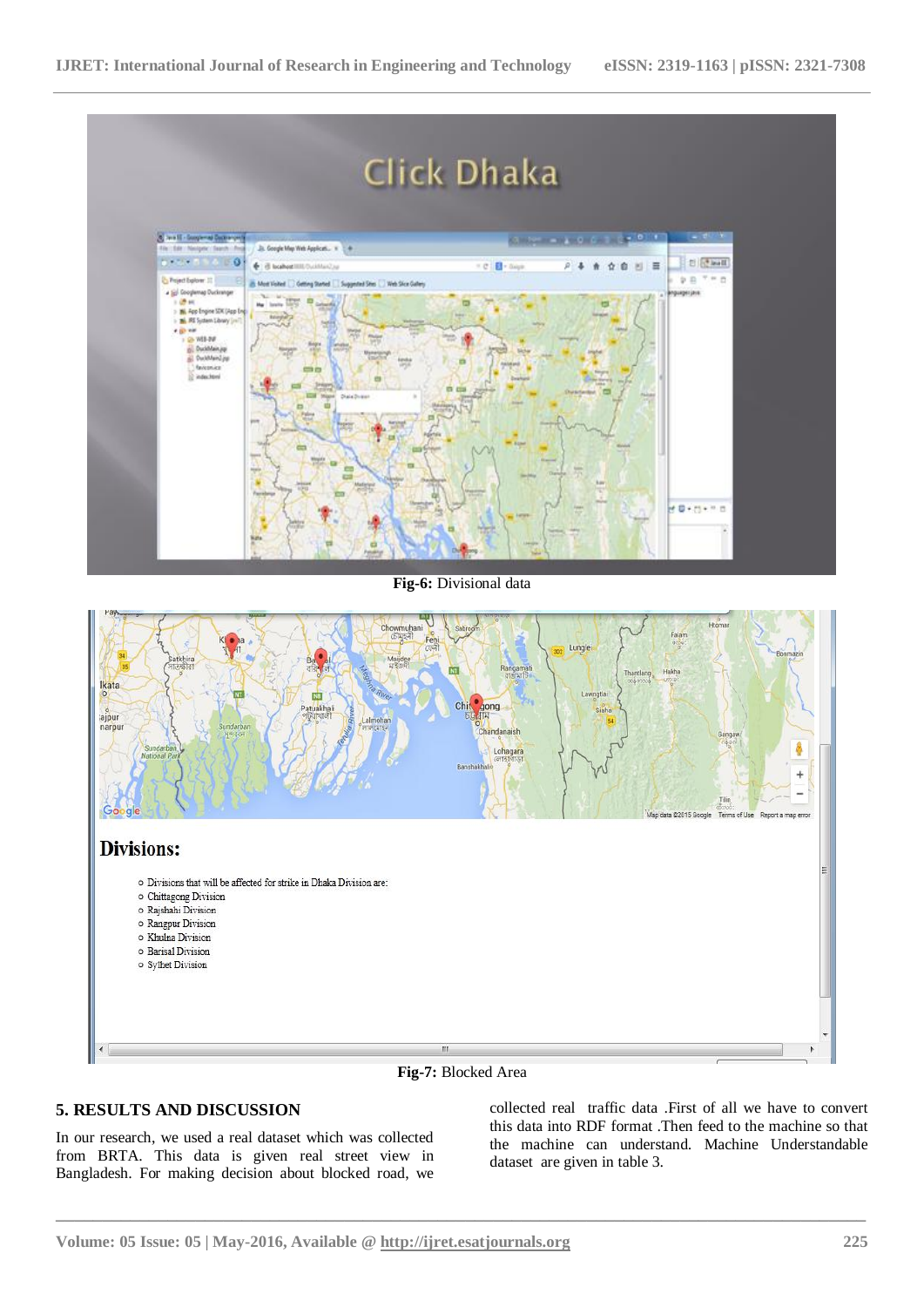Dhaka district

part of: Bangladesh#30

Dhaka division

part of : Bangladesh

|                                                                                 | Table-3: Rdf Representation                                                                                                                  |                   |                                                                                                                                                                                               |                       |  |  |
|---------------------------------------------------------------------------------|----------------------------------------------------------------------------------------------------------------------------------------------|-------------------|-----------------------------------------------------------------------------------------------------------------------------------------------------------------------------------------------|-----------------------|--|--|
| Subject<br><http: www.skeim.org#30=""></http:>                                  | Predicate<br><http: 02="" 1999="" 22-rdf-syntax-ns#type="" www.w3.org=""></http:>                                                            |                   | Object<br><http: www.skeim.org#division="">.</http:>                                                                                                                                          |                       |  |  |
| <http: www.skeim.org#30=""><br/><http: www.skeim.org#30=""></http:></http:>     | <http: 01="" 2000="" rdf-schema#label="" www.w3.org=""><br/><http: 01="" 2000="" rdf-schema#comment="" www.w3.org=""></http:></http:>        |                   | "Dhaka @en".<br>"Information about Dhaka division @en".                                                                                                                                       |                       |  |  |
| <http: www.skeim.org#30=""><br/><http: www.skeim.org#30=""></http:></http:>     | <http: 01="" 2003="" geo="" wgs84_pos#lat="" www.w3.org=""><br/><http: 01="" 2003="" geo="" wgs84_pos#long="" www.w3.org=""></http:></http:> |                   | "24.16667@en".<br>"90.41667@en".                                                                                                                                                              |                       |  |  |
| <http: www.skeim.org#30=""></http:>                                             | <http: 01="" 2000="" rdf-schema#partof="" www.w3.org=""></http:>                                                                             |                   | <http: www.skeim.org#bangladesh="">.<br/><http: www.skeim.org#district="">.<br/>"Dhaka@en".<br/>"Information about Dhaka district @en".<br/>"23.81092@en".<br/>"90.36542@en".</http:></http:> |                       |  |  |
| <http: www.skeim.org#3026=""></http:>                                           | <http: 02="" 1999="" 22-rdf-syntax-ns#type="" www.w3.org=""></http:>                                                                         |                   |                                                                                                                                                                                               |                       |  |  |
| <http: www.skeim.org#3026=""><br/><http: www.skeim.org#3026=""></http:></http:> | <http: 01="" 2000="" rdf-schema#label="" www.w3.org=""><br/><http: 01="" 2000="" rdf-schema#comment="" www.w3.org=""></http:></http:>        |                   |                                                                                                                                                                                               |                       |  |  |
| <http: www.skeim.org#3026=""><br/><http: www.skeim.org#3026=""></http:></http:> | <http: 01="" 2003="" geo="" wgs84_pos#lat="" www.w3.org=""><br/><http: 01="" 2003="" geo="" wgs84_pos#long="" www.w3.org=""></http:></http:> |                   |                                                                                                                                                                                               |                       |  |  |
| about: Bangladesh#30<br>type: division                                          | about: Bangladesh#3026<br>type: district                                                                                                     | <b>Bangladesh</b> | <b>Dhaka District</b>                                                                                                                                                                         | <b>Dhaka Division</b> |  |  |
| label: Dhaka<br>comment: Information about                                      | label: Dhaka<br>comment: Information about                                                                                                   | Geo-code          | 26                                                                                                                                                                                            | 30                    |  |  |

**Fig:8.** Research motivation

| $\Box$<br>$\qquad \qquad \Box$<br>rdf representation - Notepad                                                                                                                                                                                                                                | 53 |  |
|-----------------------------------------------------------------------------------------------------------------------------------------------------------------------------------------------------------------------------------------------------------------------------------------------|----|--|
| File Edit Format View Help                                                                                                                                                                                                                                                                    |    |  |
| <html <br="" xmlns="http://www.w3.org/1999/xhtml">xmlns:foaf="http://xmlns.com/foaf/o.1/"<br/>xmlns:dc="http:/purl.org/dc/term/"<br/>xmlns:rdf ="http://www.w3.org/1999/02/22 -rdf-syntex-ns#"<br/>xmlns:rdfs ="http://www.w3.org/2000/01/rdf-schema#"&gt;</html>                             |    |  |
| <head><br/><math>&lt;</math>meta name = "dc.title" content="Information retrieve from map"/&gt;<br/><meta content="lutfun Nahar,Shima Chakborti,Md Hanif seddiqui" name="dc.creator"/><br/><title property="dc.title">Division of Bangladesh</title><br/><math>\langle</math>/head&gt;</head> |    |  |
| $<$ body $>$<br><rdf:description rdf:about="http://www.skeim.org/Division#3026"><br/><h2 property="rdfs:label">Dhaka@en</h2><br/><p><b>Lacation:</b><a href="http://www.skeim.org/&lt;br" property="dc:lacation">Geo-BD#3026&gt;Latitude and longitude</a></p></rdf:description>              |    |  |
| $\langle$ bod $\vee$<br>$\langle$ /html>                                                                                                                                                                                                                                                      |    |  |
|                                                                                                                                                                                                                                                                                               |    |  |

#### **Fig-9:** Rdf and xml data



**\_\_\_\_\_\_\_\_\_\_\_\_\_\_\_\_\_\_\_\_\_\_\_\_\_\_\_\_\_\_\_\_\_\_\_\_\_\_\_\_\_\_\_\_\_\_\_\_\_\_\_\_\_\_\_\_\_\_\_\_\_\_\_\_\_\_\_\_\_\_\_\_\_\_\_\_\_\_\_\_\_\_\_\_\_\_\_ Fig-10:** Research output link data representation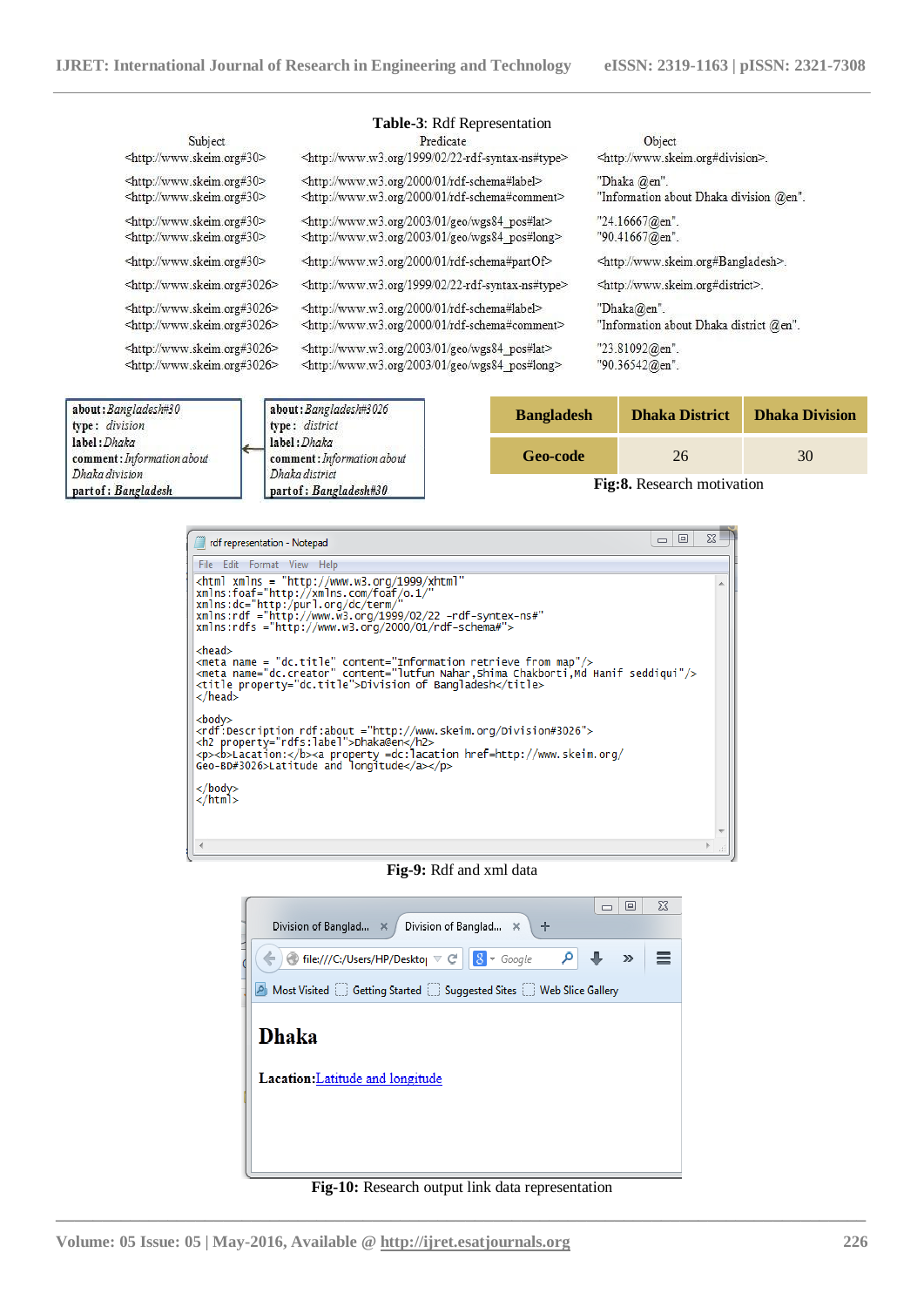



**Fig.12.** Research output

## **6. CONCLUTION AND FUTURE WORK**

In these researches, we proposed a search that retrieve information from google map due to an unavoidable circumstance and solve the limitation of present search technology. We summarize the semantic search methodology for information retrieval here.. Finally we can show the block road and area due to strike. It is very effective work because such type of information is not yet added in the google map. People who want to travel along one district to another, after calling strike in one district they can find easily the safe road or area. And they can also see the blocked road or area by which they cannot travel. This make easier to take decision about traveling and also safe our life and time.

In future, the goal of our work will be more study about semantic search to find the alternative road so that we can reach in our destination. If one road is blocked then the area that are directly connected will obviously blocked. Our future work will be focus on how it will be possible to go the blocked district area by using another road .If possible than show all path and road to reach this district.

#### **REFERENCES**

[1] Berners-Lee, T., Hendler, J. and Lassila, O. "The Semantic Web", *ScientificAmerican*, May 2001.

[2] Deborah L. McGuinness. "Ontologies Come of Age". In Dieter Fensel, J im Hendler,Henry Lieberman, and Wolfgang Wahlster, editors. Spinning the Semantic Web:Bringing the World Wide Web to Its Full Potential. *MIT Press*, 2002.

[3] Ramprakash et al "Role of Search Engines in Intelligent Information Retrieval on Web", Proceedings of the 2nd National Conference; INDIACom-2008.

[4] T.Berner-Lee and M. Fishetti, Weaving the web "chapter Machines and the web,"Chapter Machines and the web, pp. 177-198, 1999.

[5] D.Fensal, W. Wahlster, H. Lieberman, "Spanning the semantic web: Bringing the worldwide web to its full potential, "MIT Press 2003.

[6] G. Bholotia et al.: "Keyword searching and browsing in database using BANKS," 18<sup>th</sup> Intl. conf. on Data Engineering (ICDE 2002), San Jose, USA, 2002.

.[7] D. Tümer, M. A. Shah, and Y. Bitirim, An Empirical Evaluation on Semantic Search Performance of Keyword-Based and Semantic Search Engines: Google, Yahoo, Msn and Hakia, *2009 4th International Conference on Internet Monitoring and Protection (ICIMP '09)* 2009.

[8]"To 5 Semantic Search Engines"http://www.pandia.com/ [9] H. Dietze and M. Schroeder, GoWeb: a semantic search engine for the life science web*. BMC bioinformatics*,Vol. 10, No. Suppl 10, pp. S7, 2009.

[10]S. A. Inamdar1 and G. N. Shinde "An Agent Based Intelligent Search Engine System for Web mining" Research, Reflections and Innovations in Integrating ICT in education.2008.

[11] Fu-Ming Huang et al. "Intelligent Search Engine with Semantic Technologies" International journal of Web & Semantic Technology (IJWesT) Vol.2, No.1, January 2011

[12] Li Zhan, Liu Zhijing, , " Web Mining Based On Multi-Agents ', COMPUTER SOCIETY, IEEE(2003)

[13] Patrick Lambrix et al, " Dwebic :An Intelligent Search Engine based on Default Description Logics"-1997.

[14] K. Satya Sai Prakash and S. V. Raghavan "Intelligent Search Engine: Simulation to Implementation", In the proceedings of 6th International conference on Information Integration and Web-based Applications and Services (iiWAS2004), pp. 203-212,September 27 - 29, 2004, Jakarta, Indonesia, ISBN 3-85403-183-01.

[15]Xiajiong Shen Yan Xu Junyang Yu Ke Zhang "Intelligent Search Engine Based on Formal Concept Analysis" IEEE International Conference on Granular Computing, pp 669, 2-4 Nov, 2007.

[16] *Dan Meng, Xu Huang* "An Interactive Intelligent Search Engine Model Research Based on User Information Preference", 9th International Conference on Computer Science and Informatics, 2006 Proceedings, ISBN 978-90- 78677-01-7.

[17] Sanjib kumar, Sanjay kumar malik "TOWARDS SEMANTIC WEB BASED SEARCH ENGINES" National Conference on "Advances in Computer Networks & Information Technology (NCACNIT-09) March 24-25

[18] F. F. Ramos, H. Unger, V. Larios (Eds.): LNCS 3061, pp. 145–157, Springer-Verlag Berlin Heidelberg 2004.

[19] Cohen, S. Mamou, J. Kanza, Y. Sagiv, Y "XSEarch: A Semantic Search Engine for XML" proceedings of the international conference on very large databases, pages 45- 56,2003.